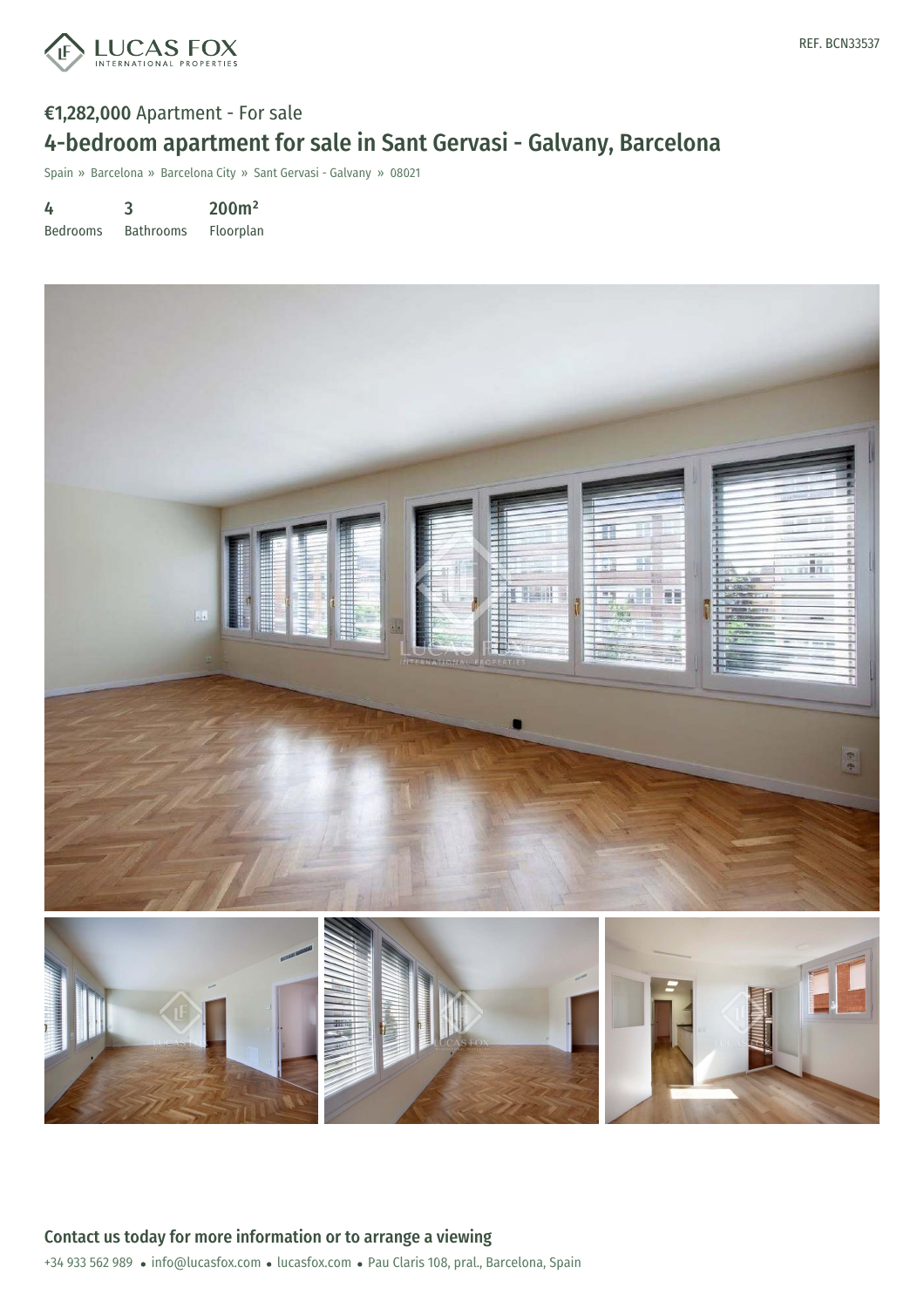

# €1,282,000 Apartment - For sale 4-bedroom apartment for sale in Sant Gervasi - Galvany, Barcelona

Spain » Barcelona » Barcelona City » Sant Gervasi - Galvany » 08021

4 Bedrooms 3 Bathrooms 200m² Floorplan

#### **OVERVIEW**

### Spectacular 200 m² home with 4 bedrooms, 3 bathrooms and a service area for sale in the Sant Gervasi–Galvany neighbourhood.

Renovated, bright property.

The home is made up of a large and totally exterior-facing living-dining room with views to the outside. Next to the living-dining room, and just after the dining room, we have the living room that could be converted into an office or library. In that same area, we have the kitchen, fully equipped and with high quality finishes, together with a small gallery and the service staff area consisting of a bedroom and a bathroom.

The night area is made up of the master bedroom with a private complete bathroom, and then two double bedrooms, a complete bathroom, a single bedroom and another bathroom. In total, there are four bright bedrooms, three bathrooms and the service staff bedroom with its own bathroom.

The building has six floors, two staircases, four lists and two goods lifts, a doorman and a communal area with a swimming pool.

Each home comes with three parking spaces and a storage room, included in the price.



[lucasfox.com/go/bcn33537](https://www.lucasfox.com/go/bcn33537)

Concierge service, Gym, Lift, Natural light, Parking, Air conditioning, Equipped Kitchen, Exterior, Heating, Near international schools